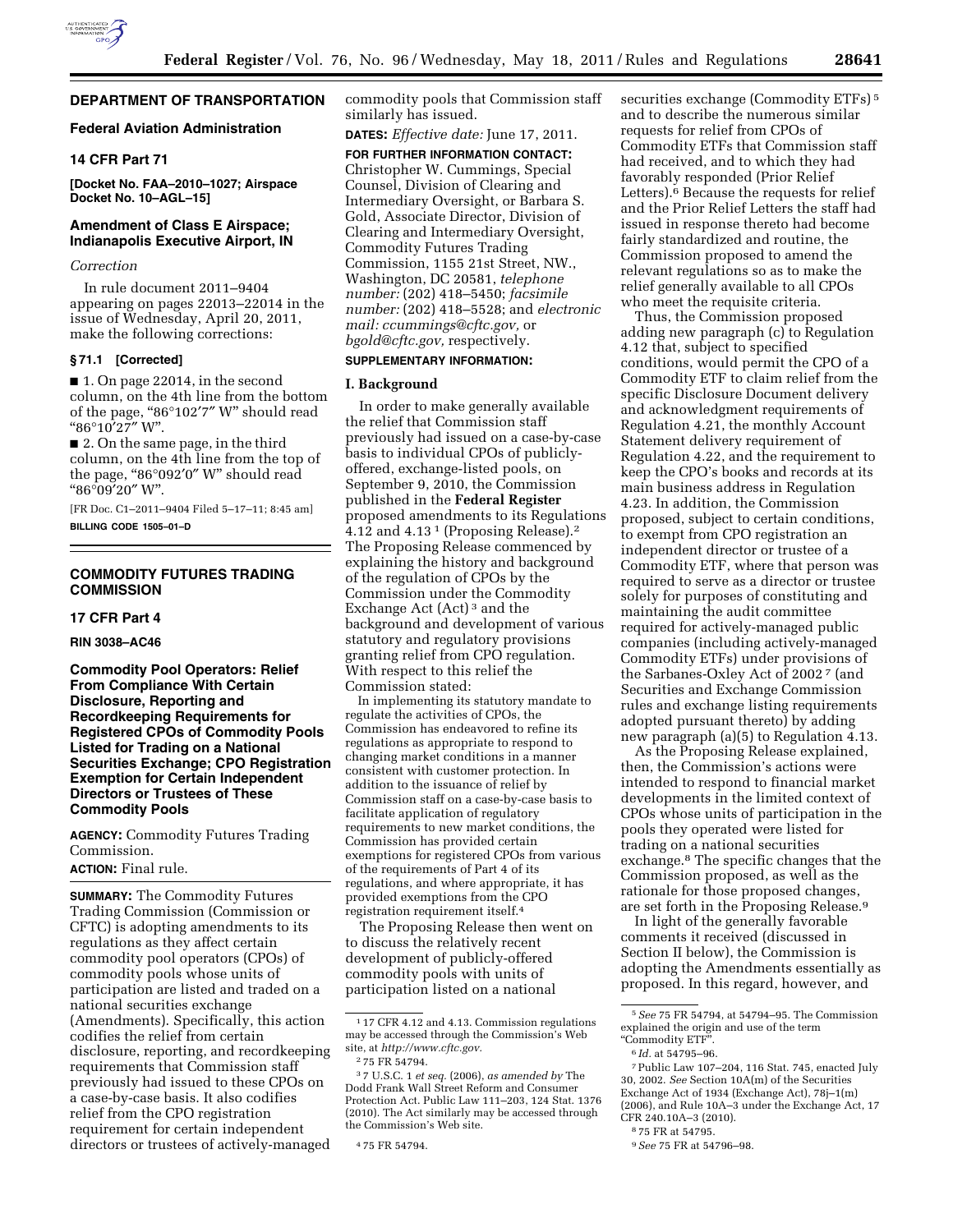as the Commission stated in the Proposing Release, it is important to note that:

[R]egardless of registration status, all persons who come within the CPO definition are subject to certain operational and advertising requirements under Part 4, to all other provisions of the Act and the Commission's regulations prohibiting fraud that apply to CPOs, and to all other relevant provisions of the Act and the Commission's regulations that apply to all commodity interest market participants, such as the general antifraud provisions, prohibitions against manipulations, and the trade reporting requirements.10

Accordingly, while the regulations being published by this **Federal Register**  release provide an exemption from registration for certain CPOs, these persons nonetheless remain subject to the Commission's jurisdiction.

Consistent with past practice, in a separate document published elsewhere in today's **Federal Register**, the Commission is issuing a Notice and Order that authorizes the National Futures Association to process: (1) Claims of exemption from certain Part 4 requirements for CPOs with respect to Commodity ETFs; and (2) notices of exemption from registration as a CPO filed by independent directors or trustees of Commodity ETFs.

## **II. The Comments on the Proposing Release**

The Commission received five comment letters on the Proposing Release, as follows: Two from CPOs of Commodity ETFs; one from a registered futures association; one from a national securities exchange; and one from a bar association.11 The commenters were uniformly in support of the amendments to the Commission's regulations set forth in the Proposing Release. In the words of the registered futures association, for example, the proposed amendments would ''provide the appropriate relief without materially impacting customer protection," and they would serve as an appropriate modification of the Commission's existing requirements by "promot[ing] innovation in the marketplace.'' The national securities exchange provided similar comments, stating that the Proposing Release would ''provide[] appropriate regulatory relief in response to the developing financial marketplace consistent with the goal of customer protection.''

11These comment letters are available on the Commission's Web site at: *[http://](http://comments.cftc.gov/PublicComments/CommentList.aspx?id=761)  [comments.cftc.gov/PublicComments/](http://comments.cftc.gov/PublicComments/CommentList.aspx?id=761)  [CommentList.aspx?id=761](http://comments.cftc.gov/PublicComments/CommentList.aspx?id=761)*.

Commenters nonetheless requested certain clarifications and enhancements of the proposed amendments to the Commission's regulations.

## *A. Clarification of Relief From the Disclosure Document Delivery and Acknowledgment Requirements of Regulation 4.21*

Several commenters asked whether the Disclosure Document delivery and acknowledgment requirements would apply under proposed Regulation 4.12(c) in various circumstances, including: Secondary market transactions not involving a direct purchase from the CPO; secondary market transactions not involving an underwriter or distributor; sales or resales by Authorized Participants;12 and purchases and resales of Commodity ETF shares by an underwriter or distributor.

As a general principle, the Commission believes that secondary market transactions to which a CPO or any person acting as the agent of the CPO is not a party do not trigger the requirement for the CPO to deliver a Disclosure Document or to obtain a signed acknowledgment of receipt.<sup>13</sup> For a CPO of a Commodity ETF who has claimed an exemption under Regulation 4.12(c), the Disclosure Document delivery and acknowledgment requirements also do not apply in the case of transactions involving Authorized Participants or transactions involving the underwriters or distributors (acting as the CPO's agents) of the Commodity ETF's securities offering. Nevertheless, the CPO claiming relief under Regulation 4.12(c) is obligated to keep the Commodity ETF's Disclosure Document current and posted on the CPO's Web site, regardless of whether the CPO of the Commodity ETF has characterized its pool as an "open-end" or "closed-end" fund.<sup>14</sup>

13*See* 44 FR 25658 (May 2, 1979), where in interpreting newly-adopted Regulation 4.21 the Commission stated:

The operator of a commodity pool is not required to provide a Disclosure Document [rule 4.21] to a person who purchases a unit of participation or interest in the pool from a pool participant if the pool operator did not solicit the purchase.

14*See, e.g.,* CFTC Staff Letter 05–19 [2005–2007 Transfer Binder] Comm. Fut. L. Rep. (CCH) ¶ 30,164 (Nov. 10, 2005), where the CPO in making its request characterized its pool as an ''open end'' fund, and CFTC Staff Letter 10–06 [Current Transfer Binder] Comm. Fut. L. Rep. (CCH) ¶ 31,557 (Mar.

## *B. Requirement To Clearly Inform Prospective Participants of the CPO's Internet Web Site*

One commenter sought guidance on the requirement in proposed Regulation 4.12(c)(2)(i)(C) to''[c]learly inform prospective pool participants of the Internet address of such Web site'' on which the CPO has posted the Commodity ETF's Disclosure Document. The commenter pointed out that, in the context of a pool whose shares are traded on a national securities exchange, the CPO typically does not know the identities of many prospective pool participants.

In response, the Commission has revised the text of Regulation 4.12(c)(2)(i)(C) to make clear that the CPO is required to clearly inform those prospective pool participants *with whom it has contact* of the Web site address. Additionally, and as proposed, the regulation requires the CPO to direct brokers, dealers and other selling agents to so inform prospective pool participants. Based on the representations made by the CPOs to whom the Prior Relief Letters were issued, and the Commission's understanding of the Federal securities laws applicable to the sale of publiclyoffered, exchange-listed securities, the Commission expects that persons will purchase shares in a Commodity ETF through a registered broker or dealer.

## *C. Request To Expand Relief From Regulation 4.22 To Include Annual Reports*

Another commenter asked that the CPO of a Commodity ETF claiming relief under proposed Regulation 4.12(c) be permitted to satisfy the Annual Report requirement under Regulation 4.22(c) by providing the Commodity ETF's Form 10–K on the same Web site where the CPO makes available the Commodity ETF's Disclosure Document and monthly Account Statements.

The Commission did not include such an amendment to Regulation 4.22 in the Proposing Release, and it is not including one in the Amendments. This is because the Commission believes that the benefits to Commodity ETF participants of a familiar, standardized, certified, annual report of the Commodity ETF's financial condition outweigh the burden of, for example, ascertaining the names and addresses of participants at year-end and preparing and delivering the Annual Report (all of which the CPO has 90 days to accomplish). Accordingly, the CPO of a Commodity ETF claiming exemption

<sup>10</sup> 75 FR 54794 (footnotes omitted).

<sup>12</sup> In the case of many Commodity ETFs, one or more registered broker dealers (Authorized Participants) contract with the CPO to purchase or redeem large blocks of Commodity ETF units as necessary to ensure that the unit price and the Commodity ETF's net asset value do not diverge and create arbitrage opportunities. *See e.g.,* CFTC Staff Letter 05–19 [2005–2007 Transfer Binder] Comm. Fut. L. Rep. (CCH) ¶30,164 (Nov. 10, 2005).

<sup>29, 2010),</sup> where the CPO characterized its pool as a "closed-end" fund.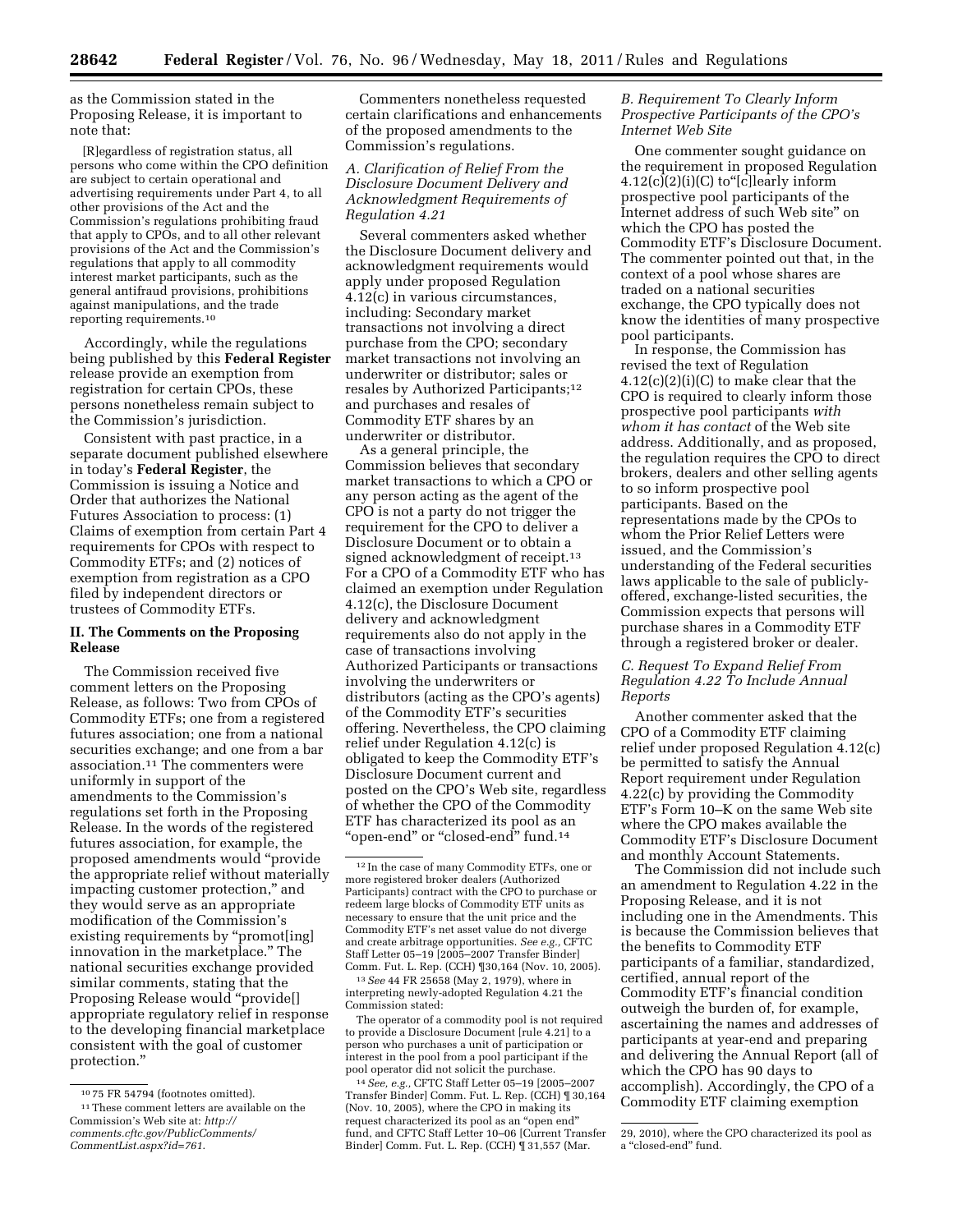under Regulation 4.12(c) remains subject to the Annual Report requirements of Regulation 4.22(c).15

# *D. Filing Requirement for Statement by an Alternate Recordkeeper*

The Commission also received a comment recommending that instead of filing with the National Futures Association (NFA), as proposed, the statement required of an alternate recordkeeper by proposed Regulation  $4.12(c)((2)(iii)(C),$  the CPO should be required ''to maintain the statement as a business record and make it available to NFA'' upon NFA's request.

In response, the Commission notes that the statement, whereby an alternate recordkeeper acknowledges its role, agrees to carry it out in compliance with Regulation 1.31, and agrees to keep the records it keeps open to inspection by Commission or Department of Justice representatives and available to pool participants, is a pre-requisite and condition precedent to effectiveness of relief from Regulation 4.23. Moreover, if for some reason, the books and records kept at the CPO's main business address are unavailable, the statement would be inaccessible as well. Accordingly, the Commission is retaining the filing requirement of Regulation  $4.12(c)(2)(iii)(C).$ 

## *E. Clarification of Effect on Recipients of Prior Relief Letters*

In the Proposing Release the Commission stated that, after adoption of final regulations, a recipient of a Prior Relief Letter could continue to rely upon the Prior Relief Letter without taking any further action (such as filing a notice under Regulation 4.12(d)), so long as the requirements of the final regulations were no more restrictive than the requirements of the Prior Relief Letter to which the recipient was subject. One of the commenters asked for clarification of the words ''no more restrictive.''

Inasmuch as the requirements of Regulations  $4.12(c)$  and  $4.13(a)(5)$  as adopted are no more restrictive than those of any of the Prior Relief Letters, by this **Federal Register** release the Commission confirms that each recipient of a Prior Relief Letter may continue to rely upon that letter without taking any further action. Nevertheless, and as the Commission stated in the Proposing Release:

[I]f the facts and representations upon which a Prior Relief Letter was based

materially change, the [recipient of that Prior Relief Letter] will be required to file a [n]otice under the final rule, or cease engaging in the activities that prompted the request for the Prior Relief Letter.16

# **III. Related Matters**

#### *A. Regulatory Flexibility Act*

The Regulatory Flexibility Act (RFA) 17 requires that agencies, in proposing rules, consider the impact of those rules on small businesses. The Commission has previously established certain definitions of ''small entities'' to be used by the Commission in evaluating the impact of its rules on such entities in accordance with the RFA.18 With respect to CPOs, the Commission has previously determined that a CPO is a small entity if it meets the criteria for exemption from registration under current Regulation 4.13(a)(2).19 Therefore, the requirements of the RFA do not apply to CPOs who do not meet those criteria. The Commission believes that the Amendments will not place any burdens, whether new or additional, on CPOs who would be affected hereunder. This is because the certain of the Amendments provide disclosure, reporting and recordkeeping relief for more CPOs, and another Amendment provides registration relief. The Commission did not receive any comments relative to its analysis of the RFA in the Proposing Release.

Therefore, the Chairman, on behalf of the Commission, hereby certifies, pursuant to 5 U.S.C. 605(b), that these regulations will not have a significant economic impact on a substantial number of small entities.

#### *B. Paperwork Reduction Act*

The final rule affects information collection requirements. As required by the Paperwork Reduction Act of 1995 (44 U.S.C. 3507(d)), the Commission has submitted a copy of this section to the Office of Management and Budget for its review. The information collection burdens created by the Commission's proposed rules, which were discussed in detail in the Proposing Release, are identical to the collective information collection burdens of the final rules.

The Commission invited the public and other Federal agencies to comment on any aspect of the information collection requirements discussed above. The Commission received no comment on its burden estimates or on any other aspect of the information

collection requirements contained in its proposing release. The affected collection is Collection 3038–0005 (part 4 of the Commission's regulations).

## *C. Cost-Benefit Analysis*

Section 15(a) of the Act requires the Commission to consider the costs and benefits of its action before issuing a new regulation under the Act. By its terms, Section 15(a) does not require the Commission to quantify the costs and benefits of a new regulation or to determine whether the benefits of the proposed regulation outweigh its costs. Rather, Section 15(a) simply requires the Commission to ''consider the costs and benefits'' of its action.

Section 15(a) further specifies that costs and benefits shall be evaluated in light of five broad areas of market and public concern: (1) Protection of market participants and the public; (2) efficiency, competitiveness, and financial integrity of futures markets; (3) price discovery; (4) sound risk management practices; and (5) other public interest considerations. Accordingly, the Commission could in its discretion give greater weight to any one of the five enumerated areas and could in its discretion determine that, notwithstanding its costs, a particular rule was necessary or appropriate to protect the public interest or to effectuate any of the provisions or to accomplish any of the purposes of the Act.

The Commission has considered the costs and benefits of these new regulations in light of the specific provisions of Section 15(a) of the Act. The Commission has determined that the costs of the Amendments are not significant. While the Amendments are expected to lessen the burden that would otherwise be imposed upon CPOs of Commodity ETFs, market participants and members of the public will nonetheless be protected because any exemption of persons from regulatory requirements would be based on such factors as substituted compliance with other similar requirements. The Commission has determined that the benefits of the Amendments are substantial. The Amendments will promote efficiency in the markets by providing uniform standards for CPOs and by reducing duplicative regulation.

The Commission requested comment on its application of these factors in the Proposing Release. No such comments were received.

After considering the costs and benefits, the Commission has determined to adopt the Amendments.

<sup>15</sup>Regulation 4.22(c) sets forth the basic requirement for distribution of the Annual Report. Regulations 4.22(d) through (i) contain additional provisions concerning the Annual Report, all of which remain applicable to the CPO.

<sup>16</sup> 75 FR 54794, 54798.

<sup>17</sup> 5 U.S.C. 601 *et seq.* 

<sup>18</sup> 47 FR 18618 (Apr. 30, 1982).

<sup>19</sup> *Id.* at 18619–20.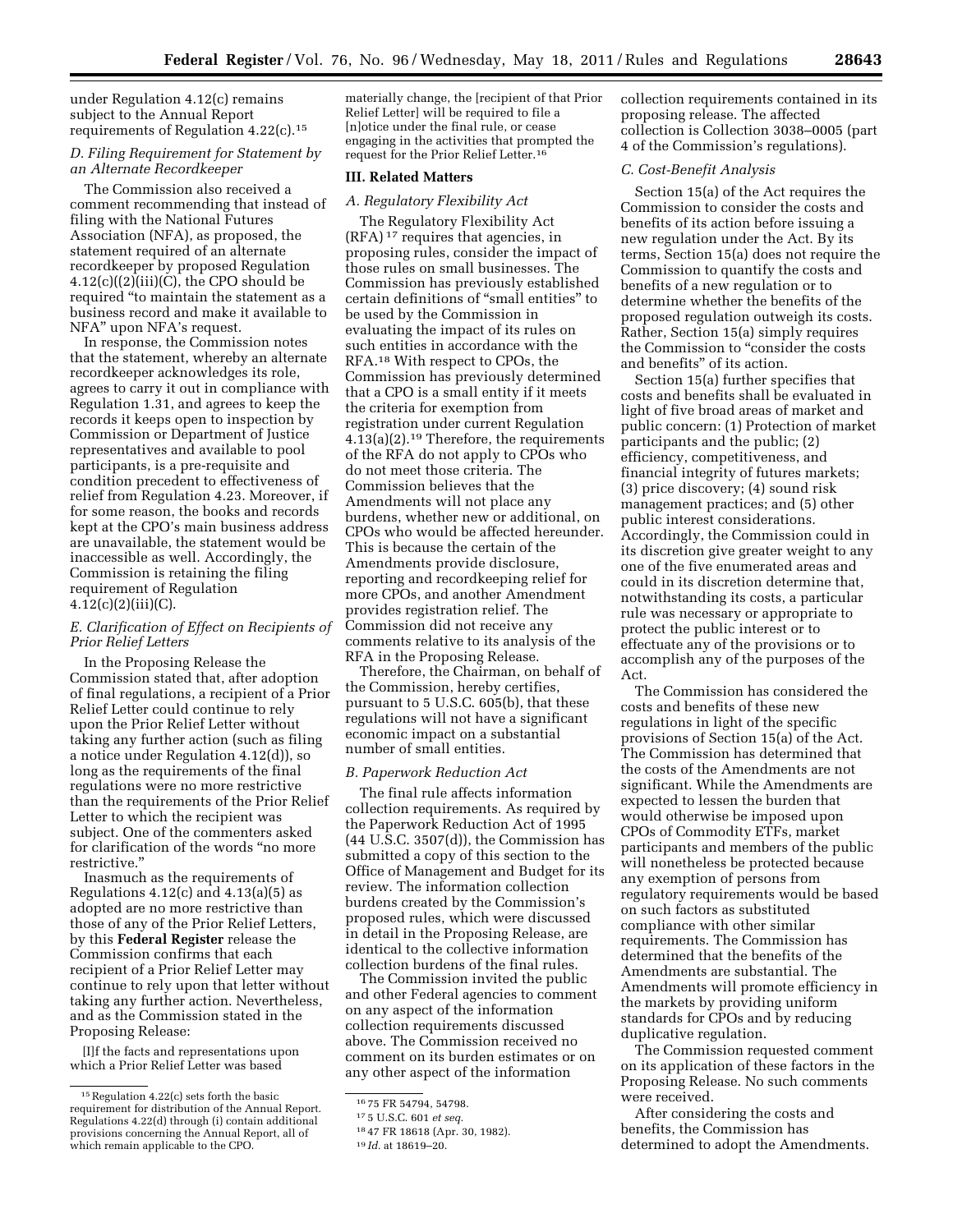#### **List of Subjects in 17 CFR Part 4**

Advertising, Brokers, Commodity futures, Commodity pool operators, Commodity trading advisors, Consumer protection, Reporting and recordkeeping requirements.

For the reasons presented above, the Commission hereby amends Chapter I of Title 17 of the Code of Federal Regulations as follows:

### **PART 4—COMMODITY POOL OPERATORS AND COMMODITY TRADING ADVISORS**

■ 1. The authority citation for part 4 continues to read as follows:

**Authority:** 7 U.S.C. 1a, 2, 4, 6b, 6c, 6*l,* 6m, 6n, 6*o,* 12a and 23

■ 2. Section 4.12 is amended by: ■ a. Revising the heading of paragraph (b);

■ b. Revising the introductory text of paragraph (b)(1);

 $\bullet$  c. Amending paragraph (b)(2) by adding a heading;

■ d. Redesignating paragraphs (b)(3) through  $(b)(6)$  as paragraphs  $(d)(1)$ through (d)(4) and revising newly redesignated paragraphs (d)(1) introductory text, (d)(1)(iii)(A),  $(d)(1)(iii)(B), (d)(1)(iv), and (d)(2)(ii);$ and

■ e. Adding new paragraph (c), to read as follows:

## **§ 4.12 Exemption from provisions of part 4.**

\* \* \* \* \* (b) *Exemption from Subpart B for certain commodity pool operators based on amount and nature of commodity interest trading.* (1) *Eligibility.* Subject to compliance with the provisions of paragraph (d) of this section, any person who is registered as a commodity pool operator, or has applied for such registration, may claim any or all of the relief available under paragraph (b)(2) of

- $*$  \* (2) *Relief available to pool operator.*
- \* \* \*

this section if:

\* \* \* \* \* (c) *Exemption from Subpart B for certain commodity pool operators based on listing of pool participation units for trading on a national securities exchange.* (1) *Eligibility.* Subject to compliance with the provisions of paragraph (d) of this section, any person who is registered as a commodity pool operator, or has applied for such registration, may claim any or all of the relief available under paragraph (c)(2) of this section if the units of participation in the pool for which it makes such claim:

(i) Will be offered and sold pursuant to an effective registration statement under the Securities Act of 1933; and

(ii) Will be listed for trading on a national securities exchange registered as such under the Securities Exchange Act of 1934.

(2) *Relief available to pool operator.*  The commodity pool operator of a pool whose units of participation meet the criteria of paragraph (c)(1) of this section may claim the following relief:

(i) In the case of § 4.21, exemption from the Disclosure Document delivery and acknowledgment requirements of that section, *Provided, however,* that the pool operator:

(A) Cause the pool's Disclosure Document to be readily accessible on an Internet Web site maintained by the pool operator;

(B) Cause the Disclosure Document to be kept current in accordance with the requirements of § 4.26(a);

(C) Clearly inform prospective pool participants with whom it has contact of the Internet address of such Web site and direct any broker, dealer or other selling agent to whom the pool operator sells units of participation in the pool to so inform prospective pool participants; and

(D) Comply with all other requirements applicable to pool Disclosure Documents under Part 4. The pool operator may satisfy the requirement of § 4.26(b) to attach to the Disclosure Document a copy of the pool's most current Account Statement and Annual Report if the pool operator makes such Account Statement and Annual Report readily accessible on an Internet Web site maintained by the pool operator.

(ii) In the case of § 4.22, exemption from the Account Statement distribution requirement of that section; *Provided, however,* that the pool operator:

(A) Cause the pool's Account Statements, including the certification required by § 4.22(h), to be readily accessible on an Internet Web site maintained by the pool operator within 30 calendar days after the last day of the applicable reporting period and continuing for a period of not less than 30 calendar days; and

(B) Cause the Disclosure Document for the pool to clearly indicate:

(*1*) That the information required to be included in the Account Statements will be readily accessible on an Internet Web site maintained by the pool operator; and

(*2*) The Internet address of such Web site.

(iii) In the case of § 4.23, exemption from the requirement to keep the books and records specified by that section at the pool operator's main business office; *Provided, however,* that:

(A) The books and records that the pool operator will not keep at its main business office will be maintained by one or more of the following: The pool's administrator, distributor or custodian, or a bank or registered broker or dealer acting in a similar capacity with respect to the pool;

(B) At the time it files electronically with the National Futures Association the notice required under paragraph (d) of this section, the pool operator files a statement that:

(*1*) Identifies the name, main business address, and main business telephone number of the person(s) who will be keeping required books and records *in lieu* of the pool operator;

(*2*) Sets forth the name and telephone number of a contact for each person who will be keeping required books and records *in lieu* of the pool operator;

(*3*) Specifies, by reference to the respective paragraph of § 4.23, the books and records that such person will be keeping; and

(*4*) Contains representations from the pool operator that:

(*i*) It will promptly amend the statement if the contact information or location of any of the books and records required to be kept by § 4.23 changes, by identifying in such amendment the new location and any other information that has changed;

(*ii*) It remains responsible for ensuring that all books and records required by § 4.23 are kept in accordance with § 1.31;

(*iii*) Within forty-eight hours after a request by a representative of the Commission, it will obtain the original books and records from the location at which they are maintained, and provide them for inspection at the pool operator's main business office; *Provided, however,* that if the original books and records are permitted to be, and are maintained, at a location outside the United States, its territories or possessions, the pool operator will obtain and provide such original books and records for inspection at the pool operator's main business office within seventy-two hours of such a request; and

(*iv*) It will disclose in the pool's Disclosure Document the location of its books and records that are required under § 4.23.

(C) At the time it files the notice required under paragraph (d) of this section, the pool operator files electronically with the National Futures Association a statement from each person who will be keeping required